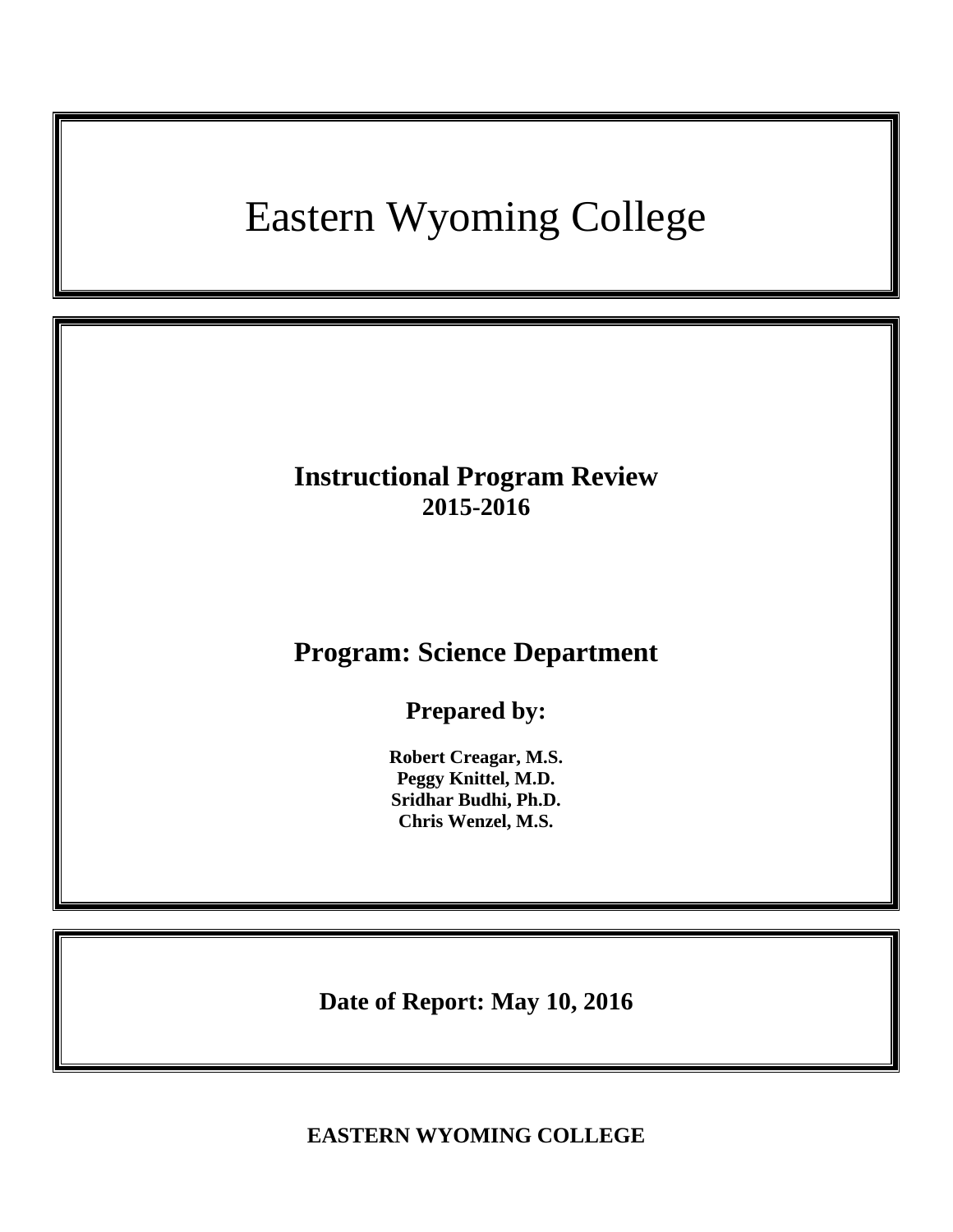## **Science Department Program Review**

#### **Program Name**: **Science Department**

#### **Part I: Statistical Data from the past three years:**

| <b>Science Degree Statistics</b>    | 2012-2013 | 2013-2014 | 2014-2015 | 5-Year  |
|-------------------------------------|-----------|-----------|-----------|---------|
| (Biol, Env. Sci, and Wildlife A.S.) |           |           |           | Average |
| # Students Majors                   | 16        |           |           | 10      |
| # Degrees Conferred                 |           |           |           |         |

| <b>Science Department Statistics</b> | 2012-2013 | 2013-2014 | 2014-2015 | 5-Year<br>Average |
|--------------------------------------|-----------|-----------|-----------|-------------------|
| <b>Annualized FTE Enrollment</b>     | 87.2      | 96.9      | 89.2      | 94.0              |
| <b>Annualized FTE Faculty</b>        | 6.3       | 7.5       | 7.6       | 6.8               |
|                                      |           |           |           |                   |
| <b>Annualized FTE Enrollment</b>     |           |           |           |                   |
| by Science Department                |           |           |           |                   |
| <b>Biology</b>                       | 56.2      | 60.2      | 55.0      | 59.9              |
| Botany                               | 0.0       | 0.0       | 0.0       | 0.0               |
| Chemistry                            | 16.0      | 17.3      | 19.2      | 15.9              |
| Geology                              | 4.4       | 2.5       | 4.3       | 3.5               |
| <b>Molecular Biology</b>             | 1.9       | 3.8       | 2.3       | 2.2               |
| <b>Physics</b>                       | 1.7       | 1.7       | 0.0       | 1.5               |
| Zoology                              | 7.2       | 10.4      | 8.5       | 11.0              |

 $\overline{FTE} = \text{Full-time equivalent}$ 

Modes of Delivery:

|          | $X$ online                  | compressed video |        | X face-to-face |
|----------|-----------------------------|------------------|--------|----------------|
| Budgets: | <b>Educational Supplies</b> |                  | Travel |                |

Student Access Points:

Our students are largely first semester traditional students, but include a few nontraditional and transfer students as well.

#### **Part II Narrative Analysis**

#### **Description of Community Need/ State and National Trends:**

The major role of the Science Department is to provide science instruction for students who plan careers in health care fields, agriculture, science education, engineering, veterinary medicine, and animal science. Science department courses also serve to meet the "lab science" science requirement for graduation from EWC and four-year transfer institutions. Science department courses represent 7.6% of EWC's 5-Year Average Annual FTE enrollment.

The Science Department now offers two degree programs -- A.S. Degrees in Biology, and Wildlife and Fisheries Biology and Management. The Environmental Science option was removed from the catalog as of the 2015-16 academic year. Enrollment in these degree programs is relatively low – 5 year average is 10 majors. However, this number is likely to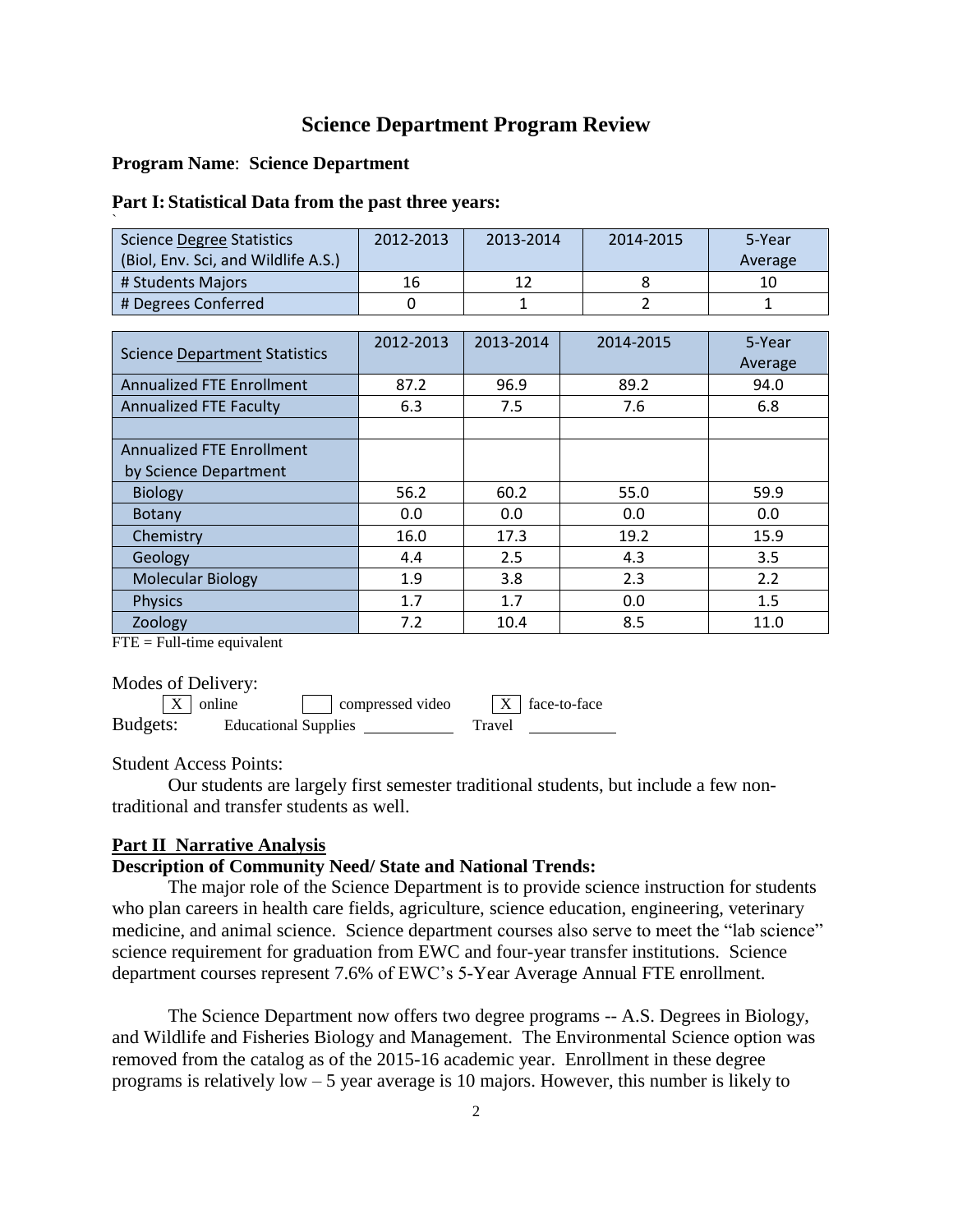increase with the implementation of the new  $2+2$  articulation agreement with the University of Wyoming.

#### **Activities in Support of Student Recruitment and Retention**

Science Department faculty members are concerned about low enrollment in sophomore level science courses such as Organic Chemistry and Physics. Because many students come to EWC under-prepared for taking college level math and science courses, they often cannot take the freshmen level courses until their second year (after having fulfilled the math pre-requisites on the science course).

It is hoped that efforts could be focused on recruiting Science Majors who are academically prepared to take college level math and science courses (i.e. those with higher ACT scores) as freshmen. These efforts could be aided by offering scholarships early in the Spring to academically well-qualified Science Majors as they are making decisions about which college to attend.

Though Science Division scholarships are primarily awarded to incoming freshmen, each year a few are awarded to returning students to encourage retention of those students who have been very successful in their freshman science and math coursework. EWC also awards several NASA Space Grant scholarships to help retain Science Majors.

EWC's Undergraduate Research Program was re-established in 2013 and is funded via a Wyoming INBRE grant from the NIH. The course work associated with this program has given a 1-2 students a year the opportunity to participate in a significant research project. It is hoped that the availability of an undergraduate research opportunity will make EWC's science degree programs more appealing to students.

#### **Assessment of Student Learning:**

There have been three A.S. degrees conferred in Biology, Environmental Science, and Wildlife and Fisheries Biology in the past two years. Although this number is low, it is expected to increase with the new 2+2 articulation agreement which was implemented at the beginning of the 2015-16 academic year in collaboration with the University of Wyoming. Assessment of Student Learning in Science courses is conducted through Classroom Assessment Tools (CATs), Course Assessments, student grades, and rubrics as part of the Outcomes Assessment of our Pre-Professional graduates.

#### **Strengths of the Program and Faculty:**

EWC's Science classes are typically small, allowing for one-on-one instruction. Labs are taught by the lecture instructors (rather than teaching assistants), so lab instruction is of high quality and reinforces lecture topics.

EWC Science Department offers BIOL 1000 (Principles of Biology), BIOL 1010 (General Biology I), BIOL 2020 (General Biology II), and MOLB 2210 (Pathogenic Microbiology) online to allow students in our Outreach sites to take science courses. Science courses (primarily BIOL 1000 and CHEM 1000) are offered through concurrent enrollment, and EWC faculty members have been meeting annually with the High School instructors who teach them to help ensure that these courses are equivalent to the on-campus experience.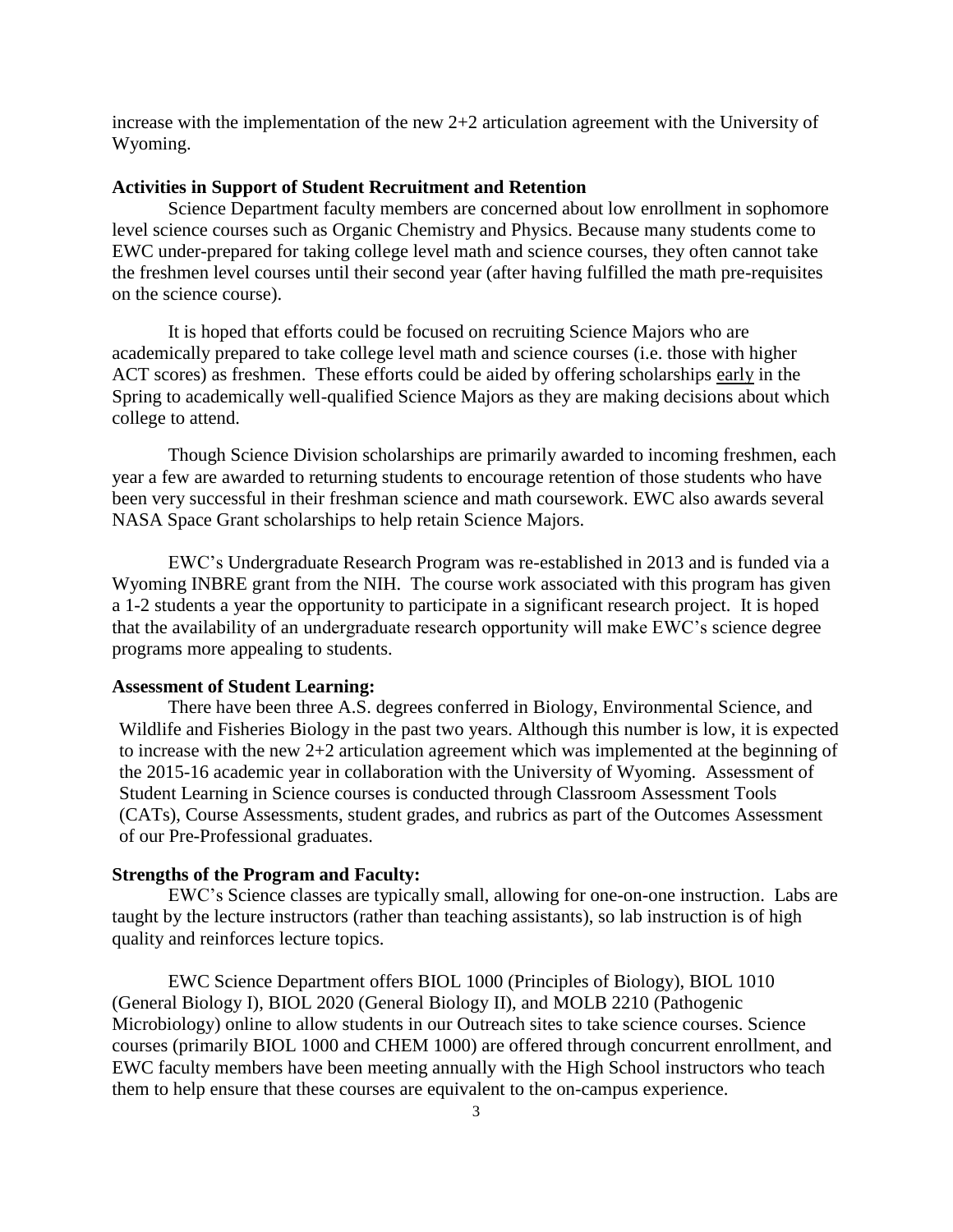The Science Department has highly qualified and hard working faculty members who work well together. The science faculty members attend state articulation conferences in Biology, Physics and Chemistry when they are held, and continue to incorporate new technologies in their laboratories as budgets allow.

#### **Part III Recommendations**

## **Faculty Recommendations:**

EWC needs to continue to offer a wide range of courses for students in science majors to facilitate our students' entry to, and success in, transfer and professional programs. Also, to best serve our students, the faculty needs to continue professional development activities, and maintain articulation with other college science programs.

Laboratory supply budgets need to increase annually to keep up with rising costs of materials and shipping.

Recruitment of quality "math & science ready" students continues to be an important goal. Additional numbers of academically well prepared science students at EWC would benefit the college in a variety of ways. Their increased numbers would improve enrollment in our second year science and math courses. Since many of these students are high-achieving students, they often serve as our tutors in the Learning Skills Lab, and their presence in EWC's General Education classes raises the overall quality of classroom interaction.

 Despite the current low student enrollment in the Biology, Environmental Science, and Wildlife and Fisheries Biology and Management degree programs, it is believed that student numbers will increase in the next few years with the new 2+2 articulation agreement. Four students have already enrolled for the Fall 2016 semester, and five more have recently visited our campus and expressed strong interest in the programs.

#### **Division Chair Recommendations:**

- 1. The quality and variety of course offerings for students majoring in the sciences needs to continue. While several courses have been dropped from the catalog, others have been added which have better addressed the needs of students transferring to the University of Wyoming and Chadron State College. Faculty need to continue to attend annual conferences, workshops, articulation meetings and continue to participate in the INBRE program.
- 2. Budget allocations for supplies and equipment need to be maintained or increased to reflect their increased cost and continual need to replace items as they become outdated or diminish through attrition.
- 3. Enrollment in Biology, and Wildlife and Fisheries Biology and Management degree programs is gradually increasing, and has been enhanced by the recent 2+2 articulation agreements with the University of Wyoming. While these small increases have been encouraging, efforts to recruit students who demonstrate a high aptitude in science and mathematics needs to be increased by offering scholarships or other forms of incentive.